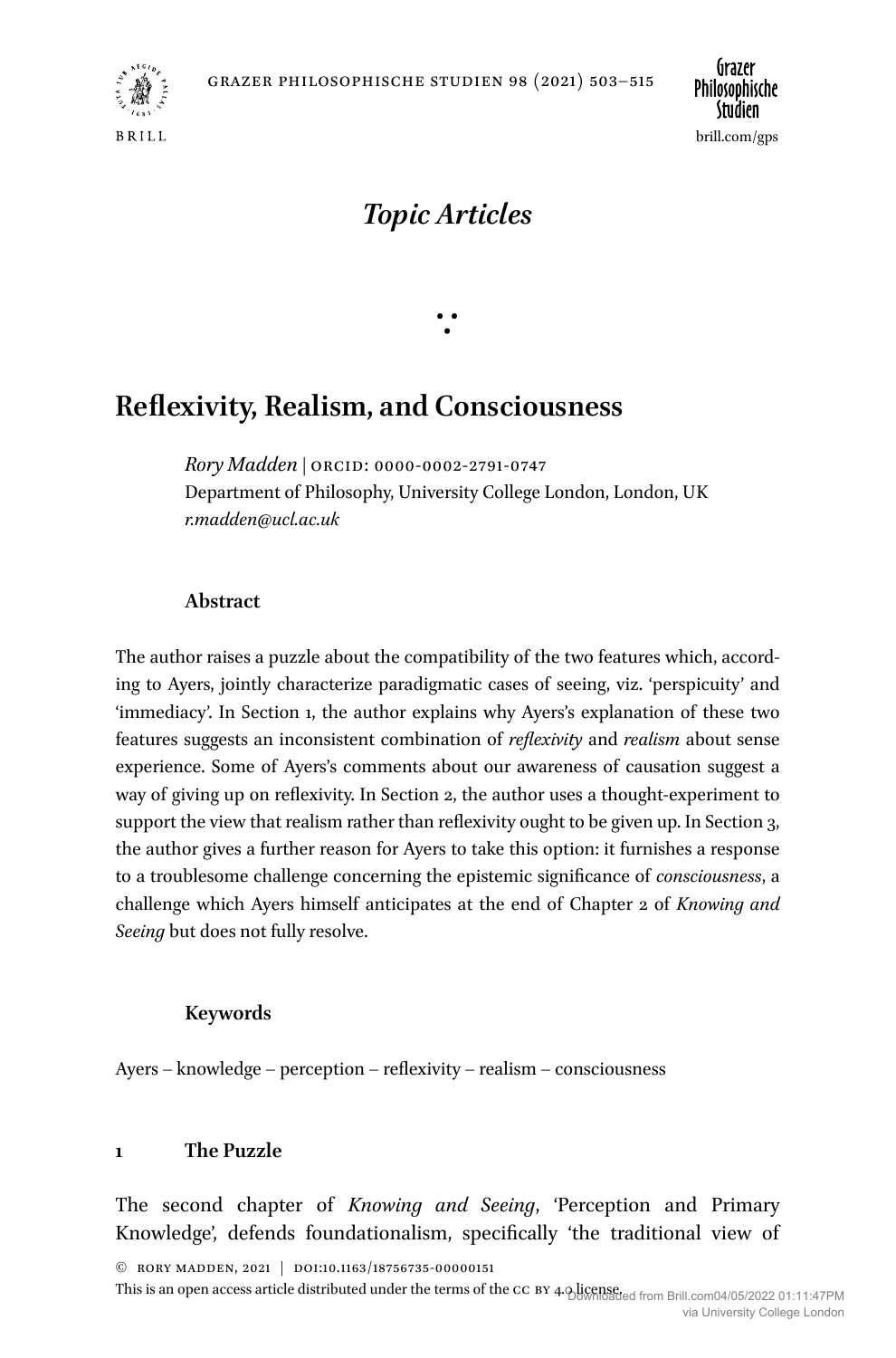anti-sceptical empiricists that the deliverances of the senses are intrinsically authoritative' (2019, 34). For the senses to be intrinsically authoritative, as I understand the phrase, is for the senses to be a source of knowledge independently of extrinsic justification or extraneous evidential support. Something about sensory perception *in itself* is enough to move us to knowledge.

Ayers's explanation of the authority of the senses, however, departs from tradition. Ayers insightfully draws our attention to the fact that the intrinsic character of sensory experience is richer than early modern writers typically allowed. An ordinary episode of sensory experience is in itself a complex situation, which coherently integrates the deliverances of distinct sense modalities to present environmental objects in spatial and causal relations to each other. An explanation of the intrinsic authority of the senses, then, need not restrict itself to qualities like vivacity or involuntariness. The empiricist foundationalist can appeal to the possession by individual sensory episodes of the kind of virtues that coherentists have traditionally ascribed to beliefs collectively, such as integration and consistency.

But there is more to Ayers's explanation of the authority of the senses than coherentism in microcosm. His phenomenological reflections suggest that the rich, integrated character of ordinary sense experience, has also what one might call a *reflexive* aspect: 'the perceptual relation is itself an object of perceptual awareness' (2019, 34); 'we are perceptually aware, at a practical level, of the causal relation between the object of perception and our experience of it …' (2019, 54); '… when we see an object we are thereby *perceptually* aware of our seeing it …' (2019, 55); 'we are perceptually aware of the causal relation between the object and ourselves' (ibid.); 'perception of those objects … comes with a broad perceptual awareness of the causal relation they have to us, i.e. to our sense-organs' (2019, 57); 'in being perceptually aware of our environment, we are at the same time aware of how it is that we are aware of it' (2019, 194). Ayers's position is that sensory experience is, in some sense, part of its own subject matter.

The reflexivity of sensory experience figures in the explanation of the 'perspicuity' of paradigm cases of knowledge based upon sensory experience. Paradigm cases of perceptual knowledge are perspicuous in the sense that one knows *that*, and to some extent *how*, one knows. And the explanation is that in undergoing an episode of sensory experience, one is not only aware of environmental objects but aware of them as causally generating the very episode in question. Hence one knows to some extent how one knows about these objects when one knows about them on the basis of sense experience.

Ayers connects perspicuity to the intrinsic authority of the senses. But what exactly is the connection? The underlying principles of the argument are not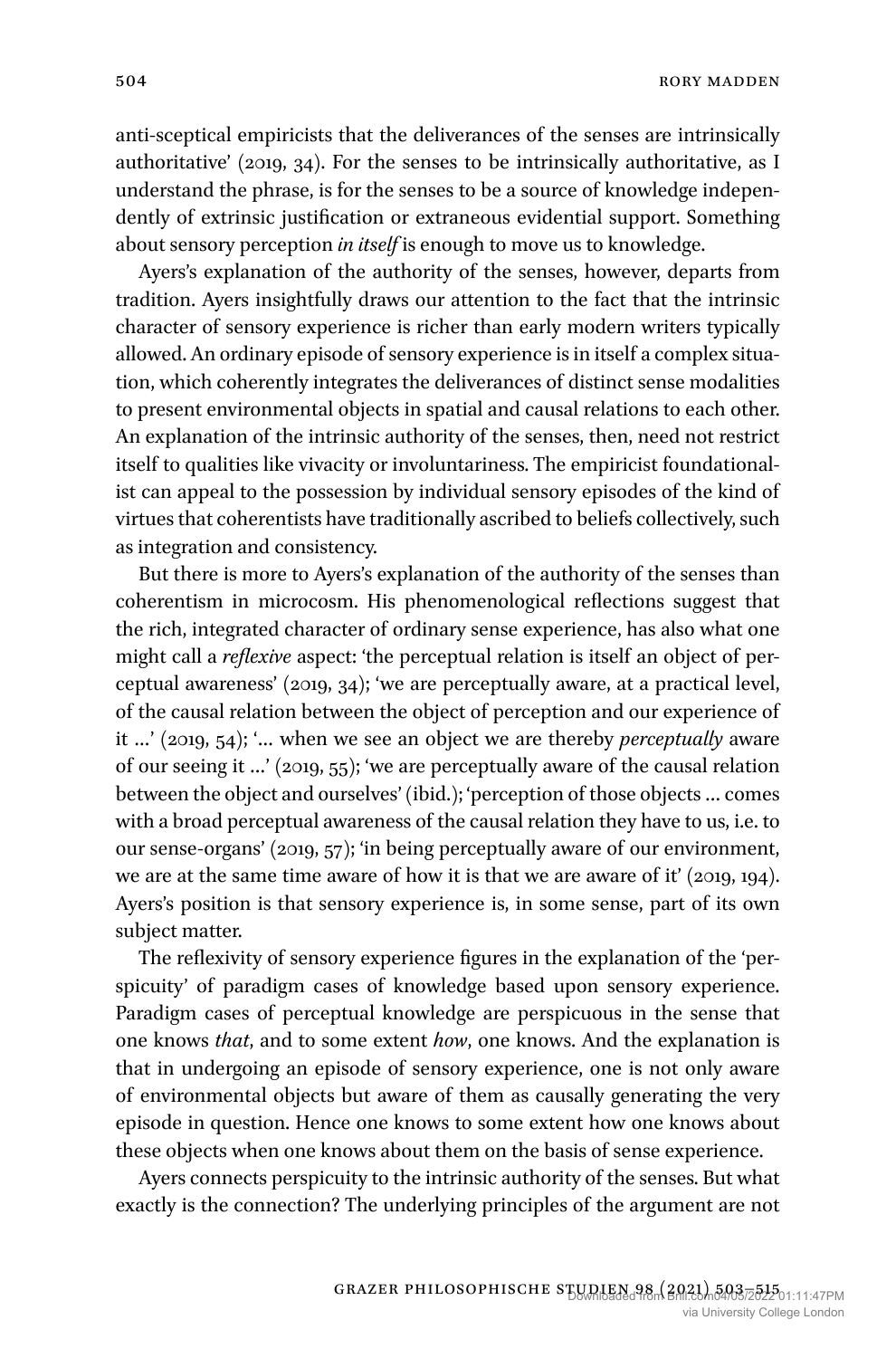explicit but there is some immediate plausibility to the idea that this genre of intrinsic reflexive content at least enhances the authority of an epistemic source. Consider by way of analogy a written report about some worldly events. Suppose the report includes a narrative about how the report itself came to be written, an account which makes clear how the writing of the report was appropriately sensitive to the worldly events. Then such a report seems, at the very least, less in need of extraneous evidential support than an isolated report which brutely details some worldly events without giving its reader any sense of how its author could have been in a position to know of the events. It is not impossible for a written report with a reflexive self-explanatory character to be bogus. But, *ceteris paribus*, it's a safer bet than a report which lacks this character.

Now, the self-explanatory written report is like paradigmatic sensory knowledge in respect of its intrinsic reflexivity. But it is unlike the sensory paradigm in another respect. Although the consumer of the self-explanatory report does have a decent sense of the route by which knowledge of the events is acquired, they are learning of the events at more than one degree of remove: via the inscriptions before their eyes, which are derived from the author's earlier acts of writing and acts of recall, which in turn are derived from some earlier more direct contact with the events. That is, the written testimony lacks the second feature which Ayers ascribes to the source of paradigmatic sensory knowledge, the feature of 'directness' or 'immediacy'. Sense experience, we are told, is 'direct cognitive contact with independent objects of knowledge' (2019, 28). It is a 'transparent', 'clear glass window' on the environment (2019, 35); 'the immediate object of perceptual awareness is independent reality, including oneself, and not some 'internal' image or representation' (2019, 194).

But what precisely do these ideas come to? I'm not confident. But Moore's name is invoked, and talk of 'independent reality' and 'transparency' is suggestive of two theses about sense experience which are associated with Moore's famous 1903 'Refutation of Idealism'.

First, anti-Berkeleian *realism* about sensory awareness and its objects: if one undergoes an episode of sensory awareness *e*, and *o* is an object of *e*, then *o* exists independently of the occurrence of *e.*

The second thesis we can call *transparency*: in reflecting introspectively on the character of an episode of sense experience one is only able to attend to objects of the sense experience.

Combining realism and transparency, one arrives at the *realist transparency* view that in reflecting introspectively on the character of an episode of sense experience one is only able to attend to objects which exist independently of that episode of sense experience.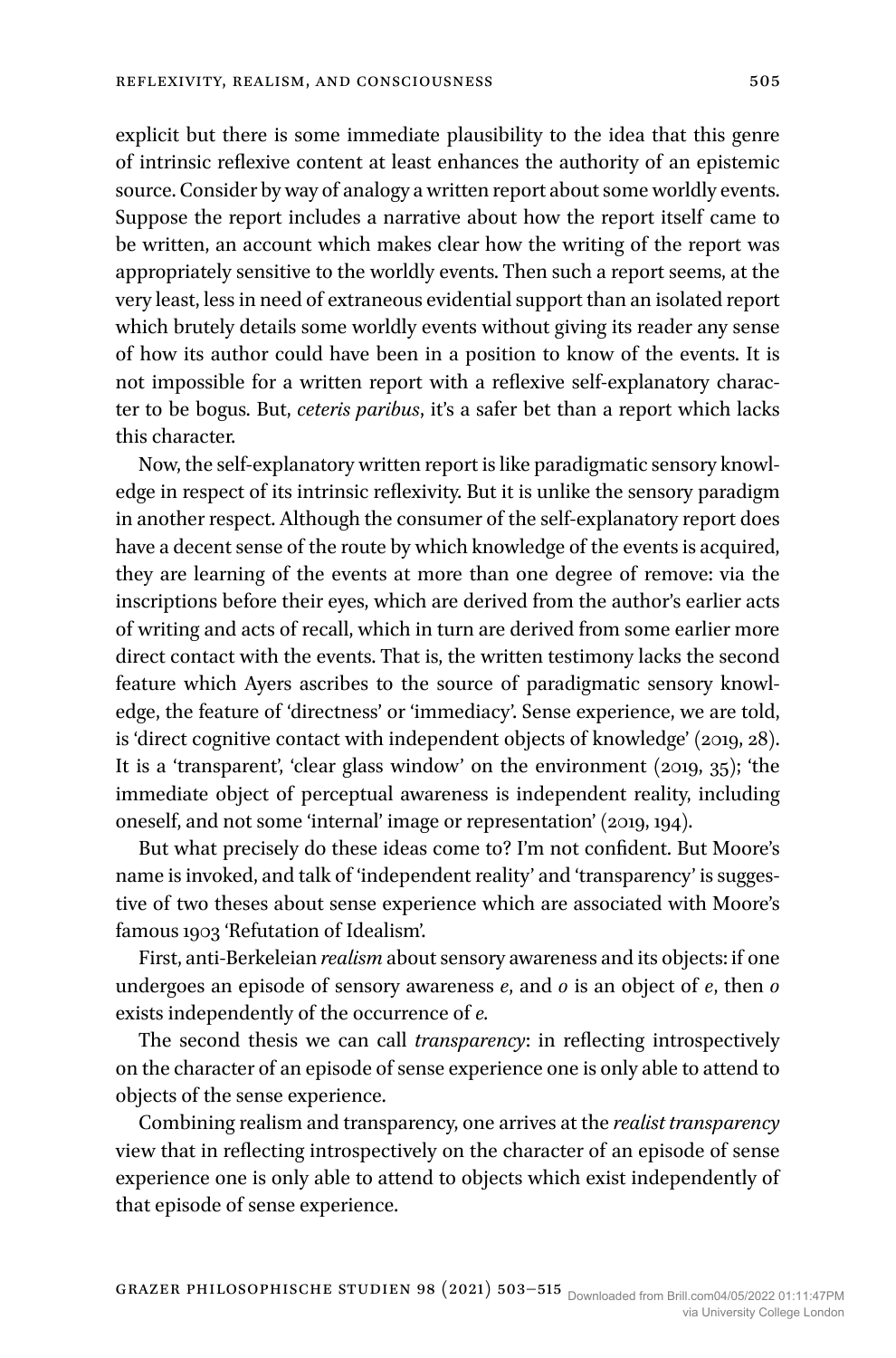Now, how does this direct realist notion of immediacy relate to perspicuity? Ayers assures us that the two features 'fit very well together' (2019, viii). They are 'corollary' (2019, 27). However, it strikes me that there is a *prima facie* case for the opposite view that they do not fit at well together. In particular the components of reflexivity and realism seem to me to be in tension.

For suppose that an ordinary sense experience *e* has reflexive character. Then *e* is among the objects of *e*. Then *e* has an object which does not exist independently of *e*. For *e* does not exist independently of itself. Realism: any object of *e* exists independently of *e.* Contradiction.

To put the puzzle another way: if experience is nothing but a transparent window on an independently existing reality, then how could it possibly also tell us about *itself*?

I think this is a real puzzle. One or both of reflexivity and realism must be given up.

On the face of it, Ayers's explanation of the perspicuity of sensory knowledge is committed to the reflexivity of sense experience. In having a sense experience, one is *ipso facto* aware of the causation of the experience by its environmental objects. And the following principle—call it the *dissectivity of causal awareness*—looks plausible: if an experience *e* makes one aware of a causal relation between *x* and *y* then *e* is awareness of *x* and *e* is awareness of *y*. So, if *e* makes one aware of a causal relation between *e* and its environmental objects, then *e* is awareness of *e*, as well as awareness of its environmental objects. Sense experience is reflexive.

One way of resisting this result would be to hold that one is aware of the causation of *e* by *o*, but one is made aware of it through some distinct higherorder experience *e′* which takes *e* as one of its objects. This theory respects the realist thesis that the object of experience is always some distinct existence and thereby stops short of strict reflexivity. Indeed, when early analytic philosophers under the influence of Moore's realism wrote about experience of experience, this higher-order option was typically assumed. Here is Russell's depiction of introspective experience in his 1913 *Theory of Knowledge* manuscript (Russell 1984, 38). The notation  $- A -$ ' represents the dual relation of acquaintance between subject and object:1

*S′* – *A* – (*S – A* – *O*)

But Russell's own notation brings out an inherent absurdity of this realist evasion of strict reflexivity. Nothing guarantees that you, the introspecting subject

<sup>1</sup> This is a slight simplification of Russell's depiction, which specifies that the outer, introspective, occurrence of acquaintance is the 'presence' species of acquaintance '– P –'.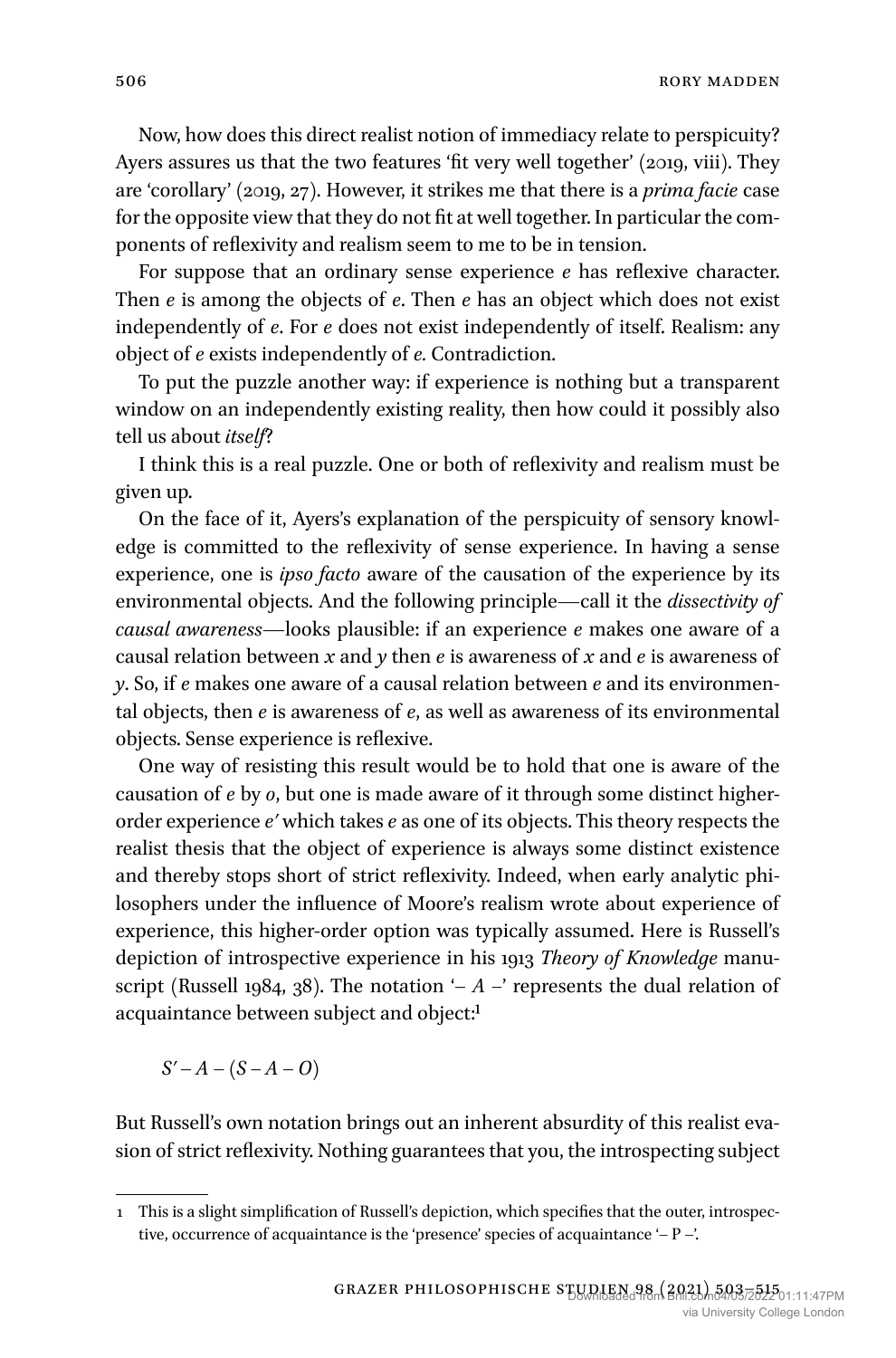*S′*, are identical with the subject *S* of the experience of which you are aware. This means that it should be possible to make a mistake about whether you yourself are the subject of an experience which you are now introspecting. But this does not seem to be possible.2

The higher-order view appears to make a further false prediction. Again assuming that awareness is 'dissective', it would follow that in having a higherorder experience *e′* directed upon an experience *e* directed upon external object *o*, one would thereby be aware of the external object *o*. But given that *e* was already an experience of *o*, the higher-order view predicts that one has *two* experiences of the same external object. But there never seems to be this sort of duplication of awareness.3

On the other hand, if experience is awareness of *itself*, then neither problem can arise. The awareness and the experience are one thing and not two. So the subject of the awareness of the experience cannot possibly be distinct from the subject of the experience. Neither can the awareness be a second act of awareness which duplicates the experience of the external object.

Russell rejects reflexivity but maintains the general thesis that an experience can be the object of (some) experience. Aspects of Ayers's discussion in Chapter 2 suggest a way for the realist to explain perspicuity without relying on even that general thesis.

#### **2 Causal Relata**

I think it is fair to say that Ayers's text is unsettled (or perhaps just pluralistic) about what one might call the 'subjective relatum' of the causal relations presented in sensory experience. At points it is the causation of the experience itself which is said to be given in experience (2019, 53–54). But at other points it is the causal relation to the self which is invoked (to 'us', 'the perceiver', 'the subject is self-perceived in relation to things in the perceived environment' 2019, 45), and elsewhere causal relations to 'organs of sense' (2019, 40)—eyes, skin, ears, etc.—are emphasised.

Now on any plausible theory of the self, the self exists independently of any particular act of sensory experience. This is clearest in bodily and animalist theories, but it follows from any theory short of G. Strawson's theory that

<sup>2</sup> In Shoemaker's well-known terminology, introspection-based judgements are logically and not just de facto immune to error through misidentification relative to 'I'.

<sup>3</sup> Aristotle makes this 'duplication' argument against the view that one perceives one's seeing or hearing via some other sense than the seeing or hearing itself (*De Anima*: 3.2). See Textor 2017, Chapter 4 for discussion of Brentano's adoption of this argument.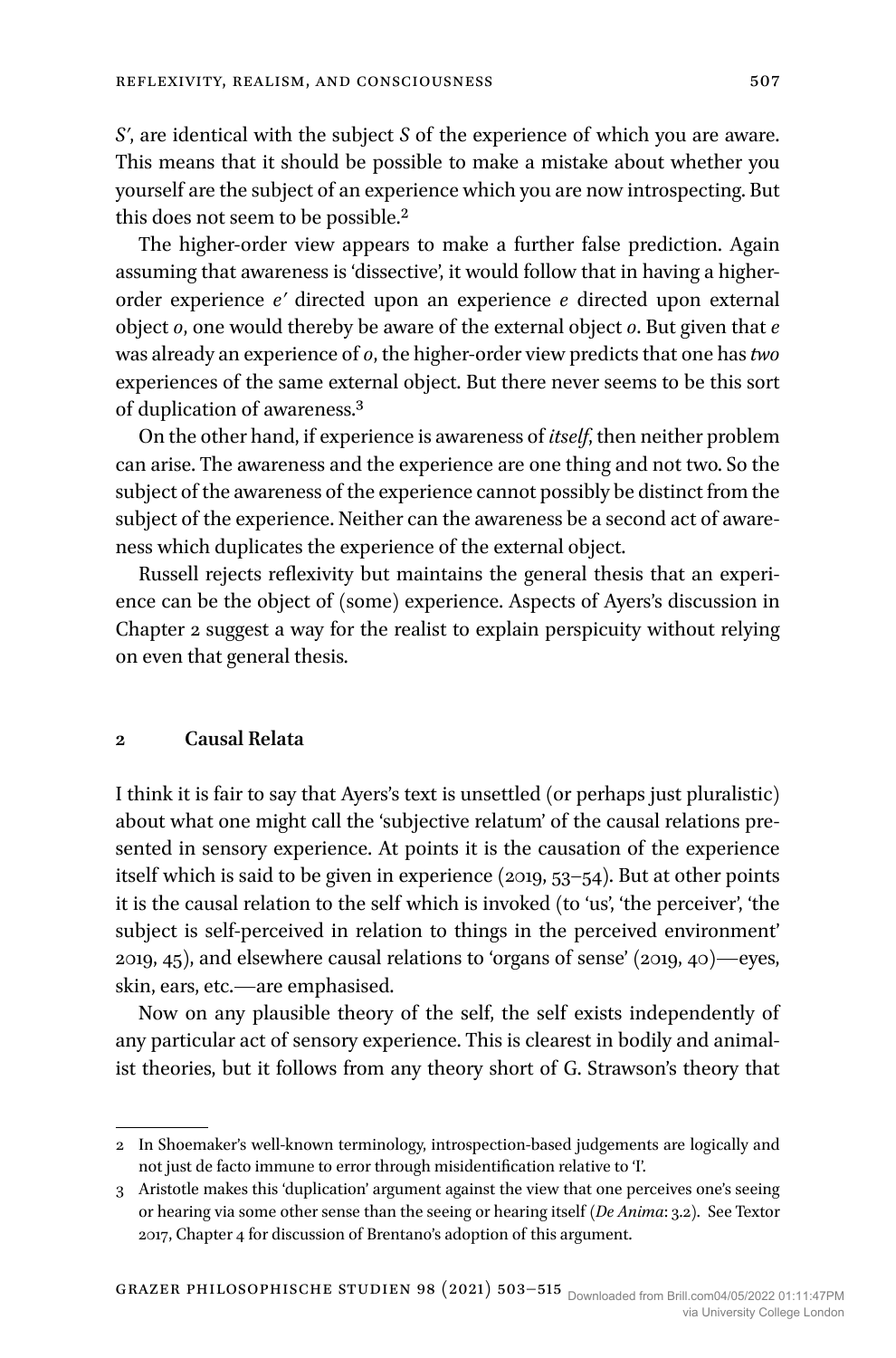each transient pulse of experience supports its own short-lived self (Strawson 2009). And sense-organs are clearly no more experience-dependent than any other part of the body. So, if perspicuity could be explained by awareness of the causal relation between (distal) objects and the abiding self or its sense organs, then Ayers could hold on to realism and backtrack on strict reflexivity. One is aware of experience-independent objects and their causal relations and that's it. It's just that some of the relata are, so to speak, right under one's nose (on occasion, literally one's nose). The awareness of causation which makes perceptual knowledge perspicuous is just a special case of awareness of causation among outer things.

However, I want to sketch a thought-experiment—I hope very much in the spirit of Ayers's own phenomenological reflections—to indicate why this cannot be a complete account.

Suppose on Monday there occurs an episode of sensory experience of the world in which some moving array of environmental objects causally affect one's sense organs in the normal way. Moreover, the spatio-causal process by which one's sense organs are being affected by the environmental objects is itself something to which the sense organs, collectively and over the course of the extended episode, are sensitive in the ways Ayers insightfully brings out; one's sense organs and their interactions with the environment are themselves within the multimodally perceived scene. But now suppose the following deviant causal chain is spliced into an early stage of perceptual processing for the duration of the episode. The afferent signals from one's sensory organs, including one's proprioceptive muscle-spindles, are tapped, and recorded in their totality. This information is stored for a whole day before being allowed to resume a normal journey into one's brain. Lying still in one's dark laboratory bed on Tuesday, one is thereby induced to undergo an episode of sensory experience, subjectively just Monday's embodied multimodal episode.

It strikes me as obvious that there would be something *illusory* about Tuesday's episode. But what? The episode is perfectly faithful to the environmental objects and events on Monday. And—here is the important point—it is equally faithful to the spatio-causal relations which obtained on Monday between these objects and one's abiding material self and its sense organs. Not only was there really, say, a stick. It really did press against and deflect one's fingers in just the way it now seems to.

I propose that the episode would be residually illusory in the following respect. In undergoing the experience, it *ipso facto* seems to one that these environmental objects and events are simultaneous with, and causally sustaining as it unfolds, the very experience that one is undergoing. On Tuesday these environmental objects and events are not simultaneous with, and causally sustaining as it unfolds, the very experience that one is then undergoing.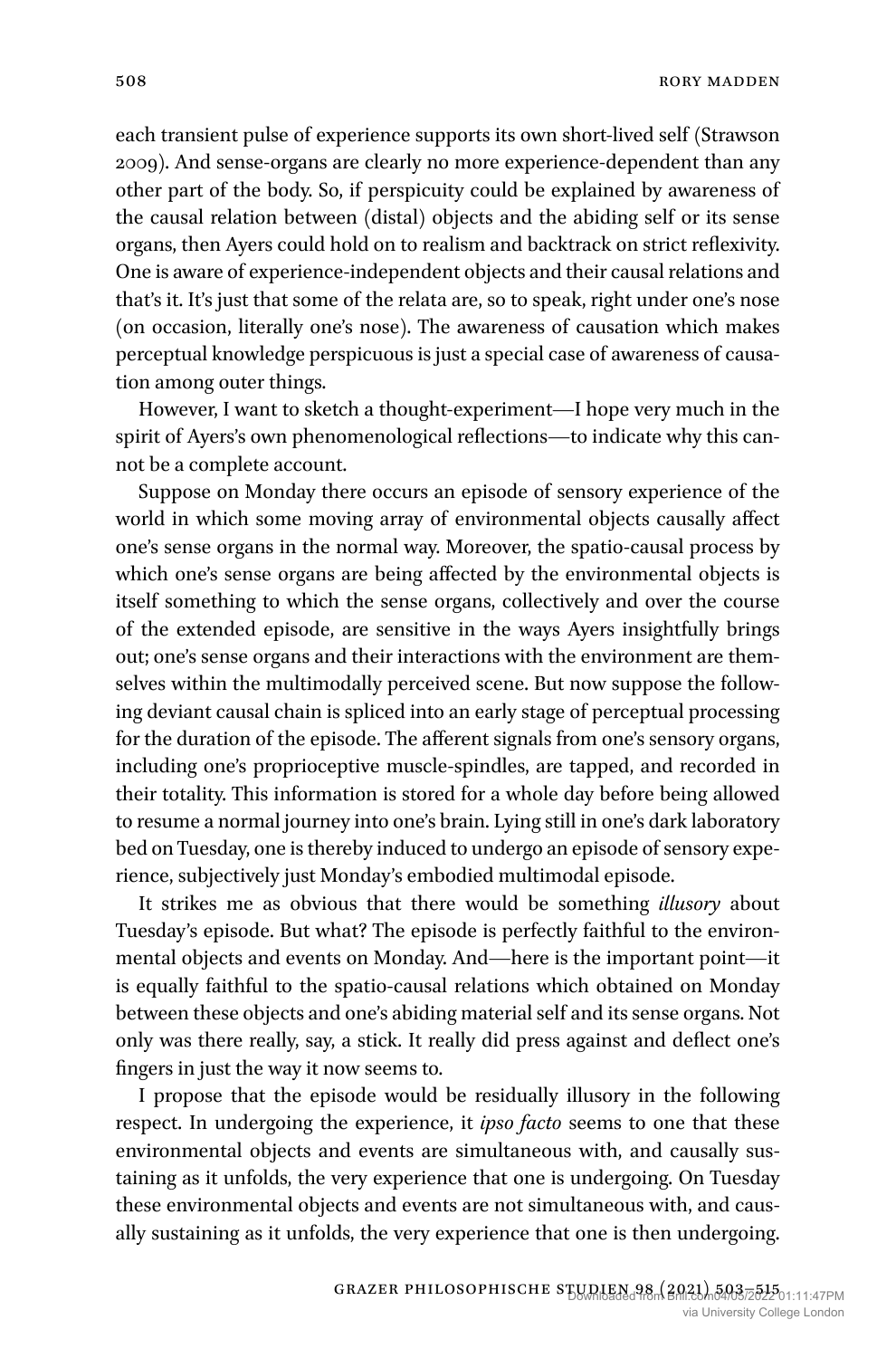That's the respect in which the experience is non-veridical. That one's experience bears these relations to distal objects is not just something one believes or assumes, extraneous to undergoing the experience itself. For we can stipulate that one knows perfectly well about the strange situation when one is in it on Tuesday. So one would not then have the belief that these objects and events are simultaneous with and causally sustaining the very experience one is now undergoing. And yet, I submit, this is still how things would seem simply in virtue of having the experience. One would still have that sense of the causal and temporal presence of the scene.

If this is right, then the phenomenology of sense experience presupposes reflexivity. The right model is not a Russellian realist higher-order experience model on which the causation of an experience is presented by some distinct experience (see Figure 1).



Figure 1 A Russellian model

Nor, our thought experiment now suggests, should we accept the realist theory that only the non-experiential phase of the causal process generating an experience is presented in that experience (see Figure 2).



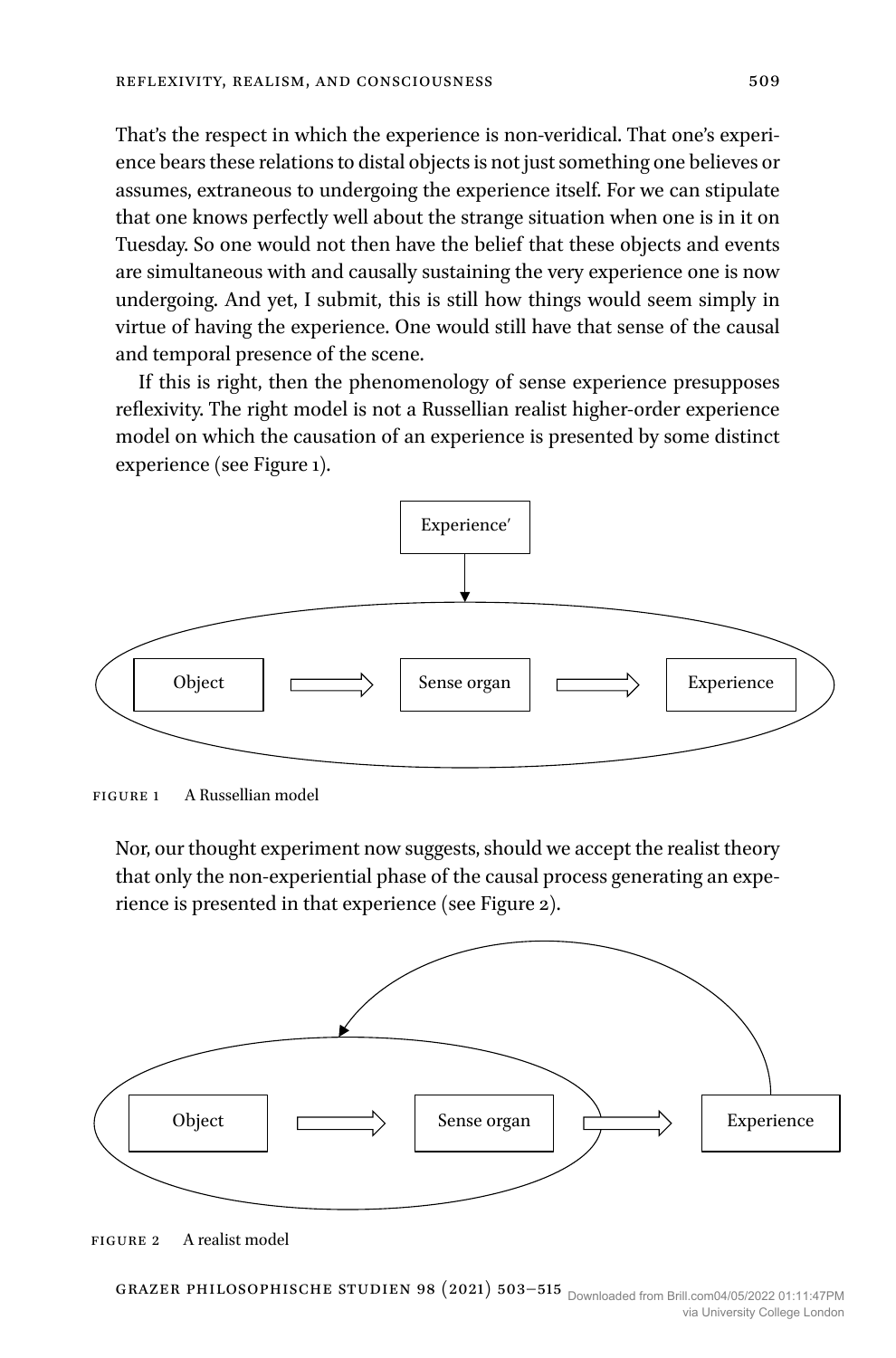The right thing to say is that a relational situation running all the way from object to experience is presented in that very experience (see Figure 3).



Figure 3 A reflexive model

Assuming the dissective principle that the relata of the presented situation must in turn be presented, it follows that an ordinary sensory experience has itself among its objects. So, I think Ayers must moderate his sympathy for Moorean realism. It is not true that sense experience is nothing but a transparent window on an independently existing reality.

However, there is much that is salvageable in the vicinity of Moorean realism. We have to reject the realist claim that, if one undergoes an episode of sense awareness *e*, and *o* is an object of *e*, then *o* exists independently of the occurrence of *e.* For *e* itself is a counterexample in central cases. But nothing said so far is incompatible with the following thesis of *moderate* realism: if one undergoes an episode of sense awareness *e*, then there is *some o* such that *o* is an object of *e* and *o* exists independently of the occurrence of *e*. According to this more moderate thesis, sense experience is *at least* a window on an independently existing reality. Sense experience cannot *solely* present a subjective internal 'image' dependent for its existence upon the occurrence of that experience. Still less can an experience be its own sole object.

It is also worth noting that the falsity of *realist transparency* as stated earlier does not immediately follow from reflexivity and the attendant falsity of realism. For even if sense awareness counts awareness among its objects, perhaps external things remain the only possible objects of selection by the subject's *attention*. This appears to be Brentano's contention: while awareness is 'of itself on the side', awareness cannot be made the object of 'observation'.

However, it seems to me that Ayers's own phenomenological reflections in Chapter 2 also put serious pressure on this Brentanian contention. One can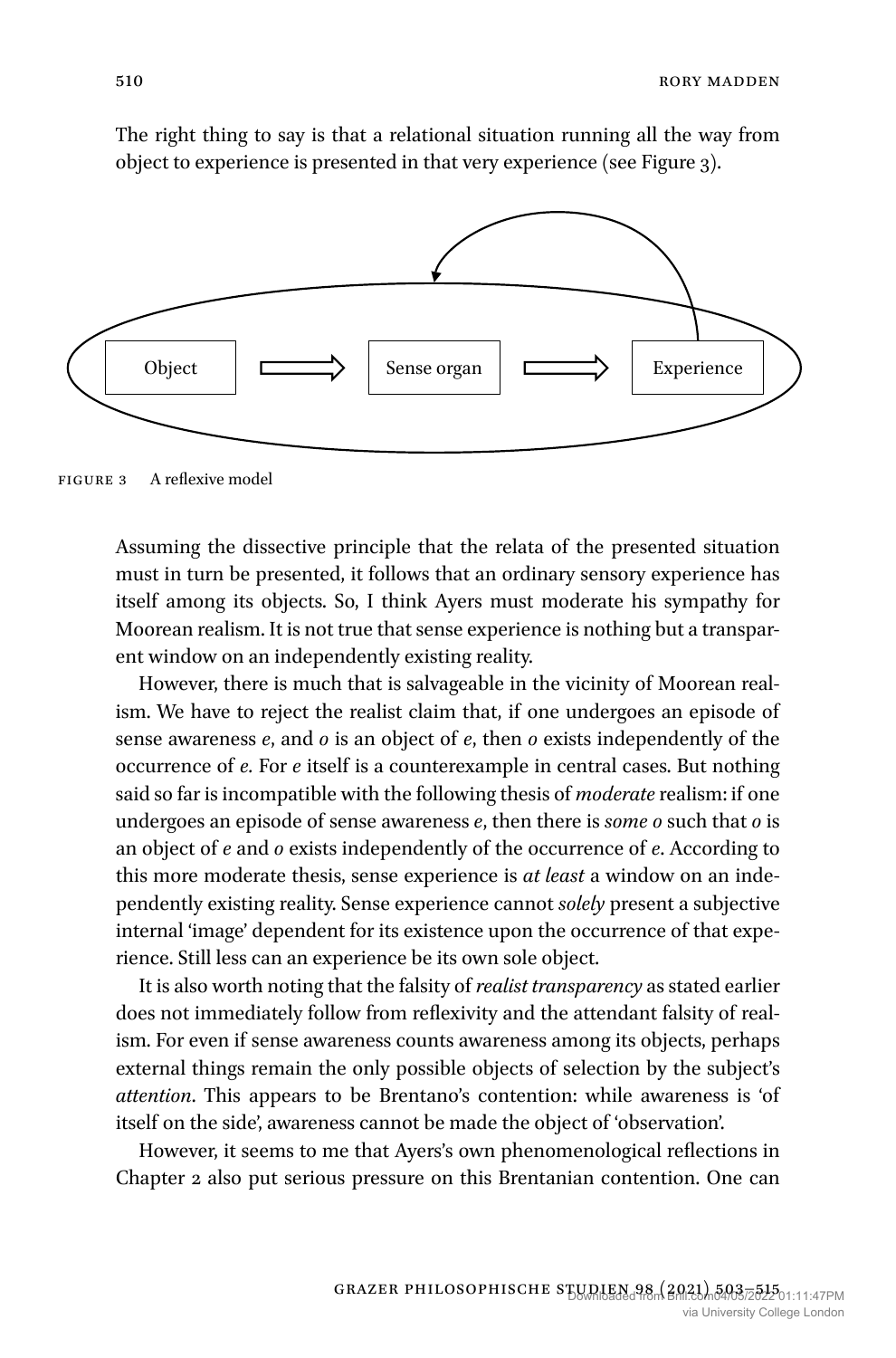exploit one's practical grasp of the causal enabling conditions of visual experience, by wiggling one's head for example, precisely to intentionally manipulate one's visual experience, while having zero interest in the presumably unchanging distal objects. If that's not sufficient for attending to one's visual experience then I don't know what 'attending' means. So I think Ayers should reject realist transparency as well.

#### **3 Consciousness**

I want to end by suggesting a further advantage to Ayers of embracing the full-blooded reflexivity of sense experience and not settling for a realist *ersatz* on which sense organs stand in for sense experience in making sense experience perspicuous.

Ayers endorses the thesis that primary seeing is *conscious* seeing. But why? What is the essential connection between immediate, perspicuous seeing, and consciousness?

At the end of Chapter 2, Ayers in effect anticipates a sort of 'superblindsight' thought-experiment which challenges the significance of consciousness:

Let us suppose that the cognitive connection with their environment necessary for any subjects to have knowledge of it and of their own action (if it can be called action) within it, is entirely through secondary perception such as blindsight or subliminal perception, but total. Suppose that such unconscious sensory input gave rise in them to a kind of ongoing, coherent, more or less comprehensive grand Hunch about their environment, confident and true. (Ayers 2019, 68)

The challenge develops this superblindsight case by further enriching the content of the superblindsighted subject's Hunch to concern not only the environment but also their spatio-causal relationship to it (ibid, 69):

My account of the 'evidence' of perceptual knowledge, however, which has concentrated on its content, might wrongly be taken to suggest that nothing of epistemological significance is lacking in the supposition that a subject could have only secondary, 'unconscious' knowledge provided that it is explicitly built into it that subjects have true beliefs with the relevant content. That is, if it is stipulated that they have true beliefs not only about their environment but about their spatio-causal relationship to their environment—indeed, that they have true beliefs about how they come to believe truly what they believe.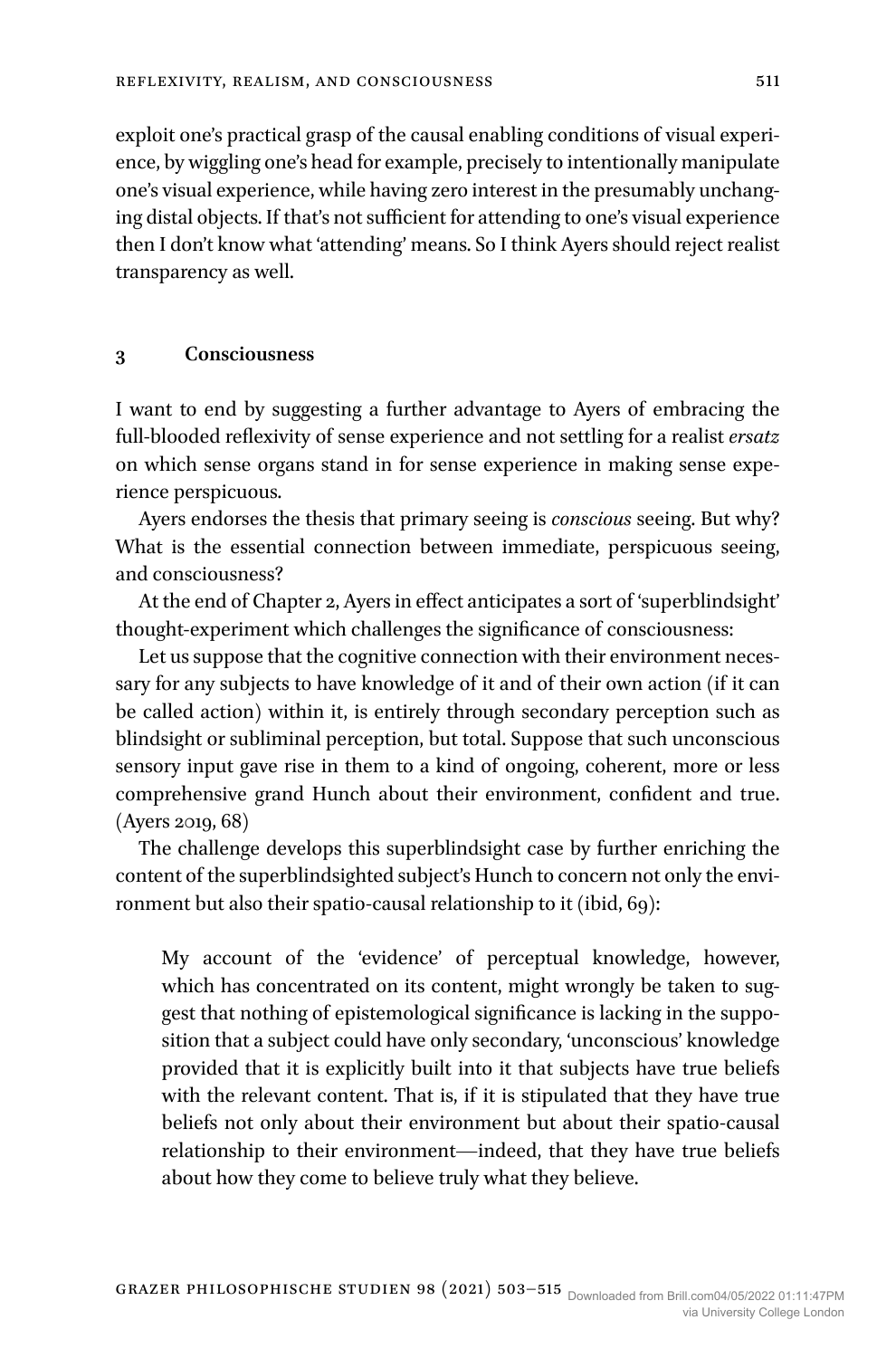Ayers response to this, as far as I can make it out, is simply to insist on the position that consciousness is crucial for primary (immediate and perspicuous) knowledge (ibid):

Yet all that that stipulation of belief would do is to put our imaginary person into a roughly similar position to that of a blind-sighted person … The conscious awareness of how the observed object or state of affairs is affecting us perceptually that comes with normal perception of an object or state of affairs cannot be replaced without epistemic loss simply by supplying the subject in our thought-experiment with a set of 'blind' true beliefs having the same content and external cause as the awareness, and as reliably generated. Primary knowledge is not just caused, but is also consciously grounded, and primary perceptual knowledge is grounded in its objects as they are perspicuously presented or revealed in sense perception in their changing spatio-causal relationship to the subject.

But the question still stands: *why* must primary knowledge be 'consciously grounded'? Exactly what 'epistemic loss' would be entailed by lack of a conscious source? Ayers himself gives blindsight and subliminal perception as examples of 'secondary seeing' that lack perspicuity but possesses immediacy (thus 'secondary' in an inverse way to the self-explanatory written testimony considered in §1 above). So the view cannot be that consciousness is required for immediacy. So the view must be that consciousness is required for objects to be 'perspicuously presented'. But why? Ayers appears to concede that the superblind states could have all the same content as conscious perceptual experience, including even content about objects' 'changing spatio-causal relationship to the subject'. Hence, he tries to shift our focus away from content altogether in order to convince us that consciousness is required for perspicuous presentation. But it is not clear what we are being asked to concentrate on instead. Some intrinsic qualitative glow which possibly does, and possibly does not, supplement a given content? Even if there were such a thing, what would it have to do with perspicuous presentation?

I think a way forward for Ayers emerges when we look more closely at the analysis of consciousness.

'Consciousness' has at least two meanings in contemporary philosophy. The first is basically equivalent to 'awareness'. One is conscious of the table if and only if one is aware of the table. The other use, which I think is more traditional in philosophy, modifies states, episodes, and actions of a subject. One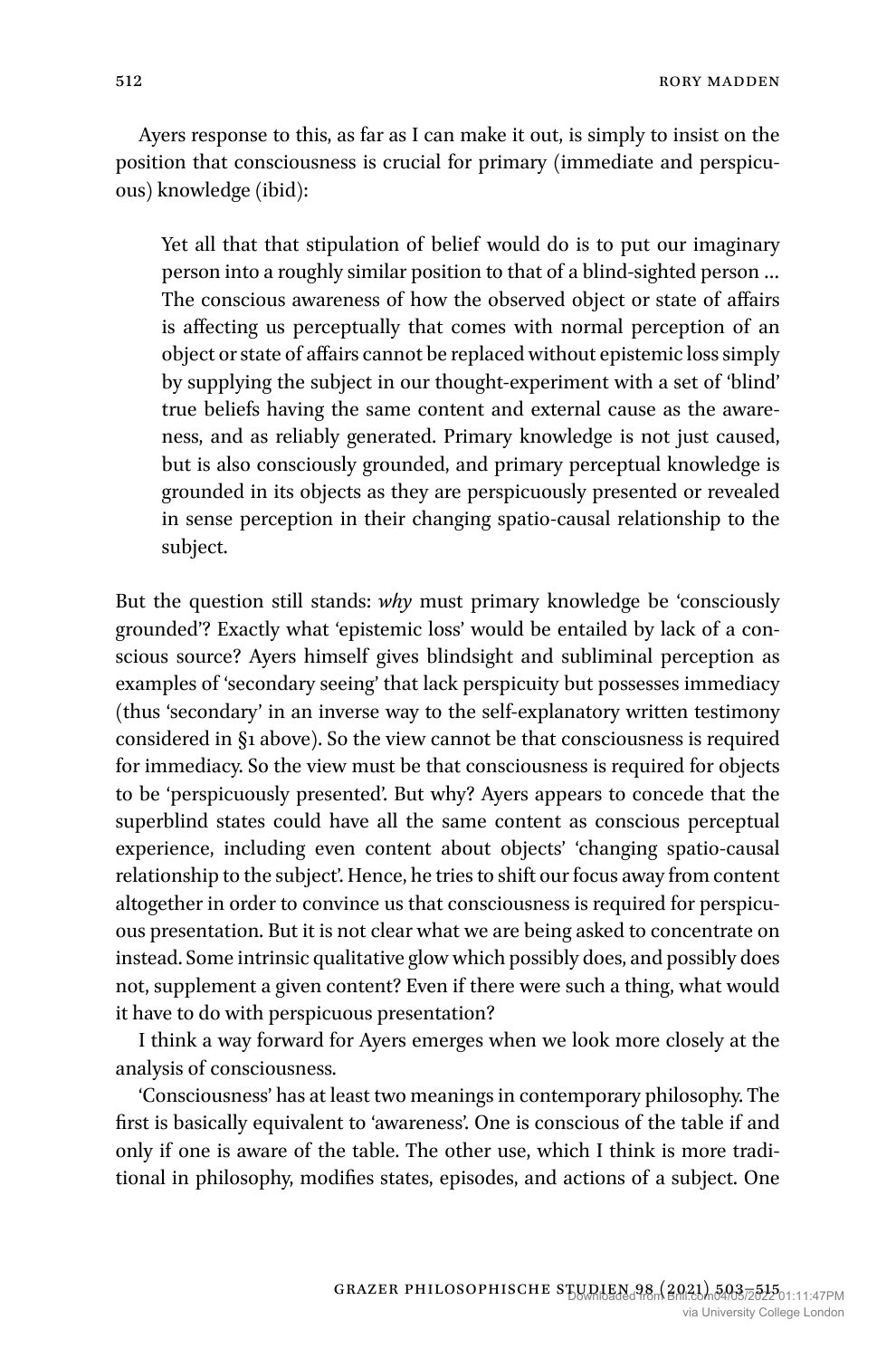has conscious states. One undergoes and does things consciously. Ayers almost invariably adheres to this second more traditional way of speaking.

A number of writers have taken the (as it seems to me plausible) position that the first kind of consciousness in effect can be used to elucidate the second kind of consciousness, as follows: a conscious state, episode, or action is a state, episode, or action of which its subject is aware. Theories divide at this point. Perhaps most well-known is Rosenthal's 'higher-order thought' theory, which analyses a subject's awareness of their own state in broadly intellectual terms: a state is conscious just in case it is accompanied by a higher-order thought to the effect that one is in that state (Rosenthal 2002). But this theory ought to be unacceptable to Ayers, who holds that nonhuman animals have conscious states (2019, 68). Nonhuman animals don't have first person thoughts about their own states of mind.

But what is the alternative? Higher-order thought theories are often opposed to 'higher-order perception' theories, according to which a state is conscious just in case it is the object of a higher-order experience of the state. In principle, animals could be in such higher-order states even if they are incapable of articulating them conceptually. In that respect, a higher-order perception theory is less chauvinistic than a higher-order thought theory. But it is still unsatisfactory in various ways. We have already seen some difficulties with the idea of higher-order perceptions. Moreover, to halt an infinite regress of higher-order perceptions there must be some *unconscious* higher-order perception ultimately grounding the consciousness of one's states. This strikes me as a far-fetched consequence of the theory, even if, inherently, a difficult one to falsify directly.

We might add that both higher-order theories are inconsistent with the conjunction of two of Ayers's commitments. Ayers holds the foundationalist thesis that some sense experience is intrinsically authoritative; and as we have just seen he holds that consciousness is necessary for authority. It follows that some sense experience must be intrinsically conscious. But according to a higher-order theory, a sense experience is conscious in virtue of being accessed by an extrinsic higher-order episode. According to the theory, then, no sense experience is *intrinsically* conscious.

How to proceed? I have suggested by means of a thought experiment that the best account of the Ayersian perspicuity of sense experience is committed to the *reflexivity* of sense experience. Thus, the door is already wide open for a theory of consciousness which, like a higher-order theory, explains an episode's consciousness in terms of the subject's awareness of the episode, but unlike a higher-order theory, explains an episode's consciousness in terms of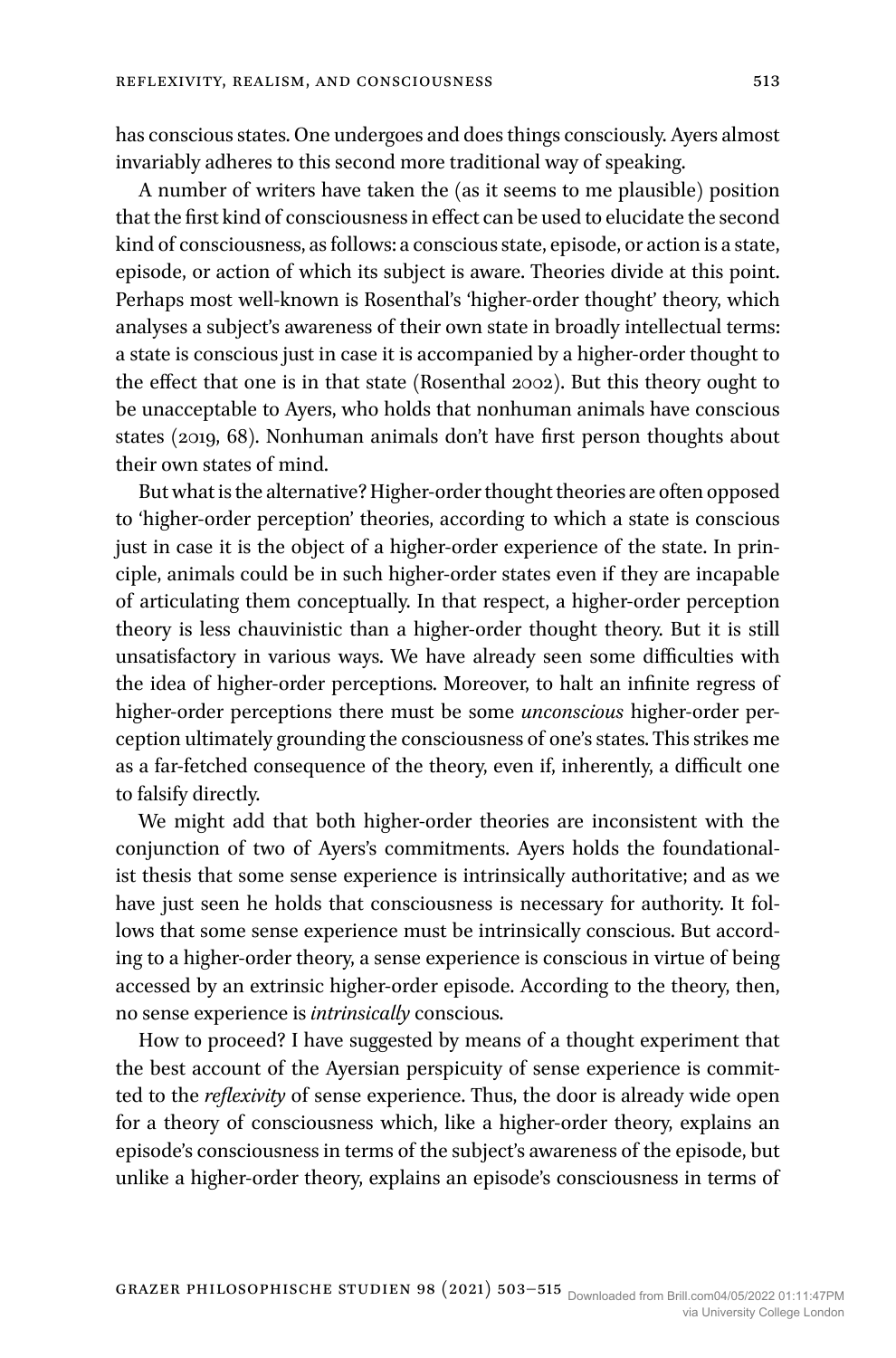a certain intrinsic character. According to what is sometimes called a 'sameorder' theory of consciousness, an episode is conscious just in case it makes its subject aware of that very episode, as well as its other objects of awareness (Brentano 1874, Caston 2002, Hossack 2002, Kriegel 2009).

Is this still too sophisticated? No. A reflective human being might conceptually articulate the intentional self-directedness of experience in the form of a propositional judgement which self-ascribes the experience. But the reflexive awareness in which consciousness consists doesn't itself presuppose any rational capacities unavailable to other animals. As Ayers makes plausible in Chapter 4 of the book and elsewhere, awareness directed upon a concrete thing—in this case an episode of experience—is more basic than propositional knowledge.

Finally, the same-order theory in conjunction with the results of §2 yields a response to our challenge regarding the epistemic significance of consciousness. For it follows that Ayers would be mistaken in suggesting, as he seems to suggest, that the non-conscious superblindsighted subject could be in states with the same *content* as paradigm perspicuous sense experience. If the content of perspicuous perception concerns only distal objects and their relations to *the body and sense-organs,* then the in-principle possibility of sameness of content is difficult to resist. But as I have already suggested, on the basis of a thought experiment, this fully realist account of perspicuity is inadequate. According to the right account, the content of perspicuous sense experience concerns temporal and causal relations borne to *the very experience* one is now undergoing. But now, according to our congenial theory of consciousness, for an episode to exhibit such reflexive directedness is just what is for the episode to be conscious. So perspicuity, properly understood, is sufficient for consciousness. The content of perspicuous perception simply cannot be replicated by unconscious perception. That is why primary seeing must be conscious.

#### **References**

- Ayers, Michael 2019. *Knowing and Seeing. Groundwork for a New Empiricism*. Oxford: Oxford University Press.
- Brentano, Franz 1973 [1874]. *Psychology from an Empirical Standpoint.* Transl. by Antos C. Rancurello, D.B. Terrell, and Linda McAlister. London: Routledge. (2nd ed., introduction by Peter Simons, 1995).

Caston, Victor 2002. "Aristotle on Consciousness." *Mind* 111, 751–815.

Hosssack, Keith 2002. "Self-Knowledge and Consciousness." *Proceedings of the Aristotelian Society* 102, 163–181.